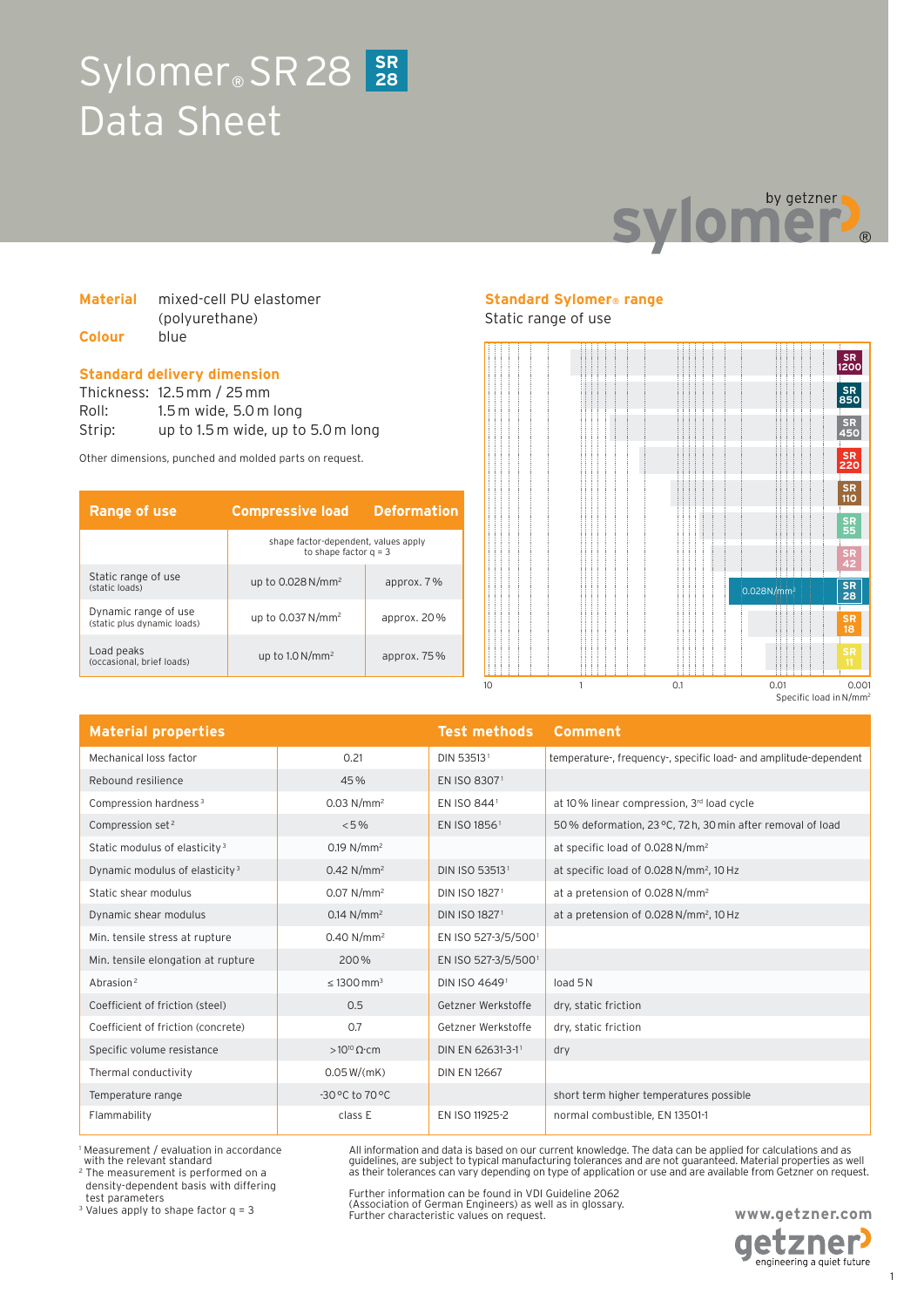# $Sylomer_{\circ}$  SR 28  $28$

### **Load deflection curve**



Fig. 1: Quasi-static load deflection curve for different bearing thicknesses

Quasi-static load deflection curve measured with a loading rate of 0.0028 N/mm<sup>2</sup>/s.

Testing between flat and plane-parallel steel plates, recording of 3rd load, with filtered starting range in accordance with ISO 844, testing at room temperature.

Shape factor  $q = 3$ 

### **Modulus of elasticity**



Fig. 2: Load dependency of the static and dynamic modulus of elasticity

**www.getzner.com**  zner e engineering a quiet future Quasi-static modulus of elasticity as tangential modulus from the load deflection curve. Dynamic modulus of elasticity from sinusoidal excitation with a velocity level of 100 dBv re.  $5 \cdot 10^{-8}$  m/s corresponding to a vibration amplitude of 0.22 mm at 10 Hz and 0.08 mm at 30 Hz.

Measurement in accordance with DIN 53513

Shape factor  $q = 3$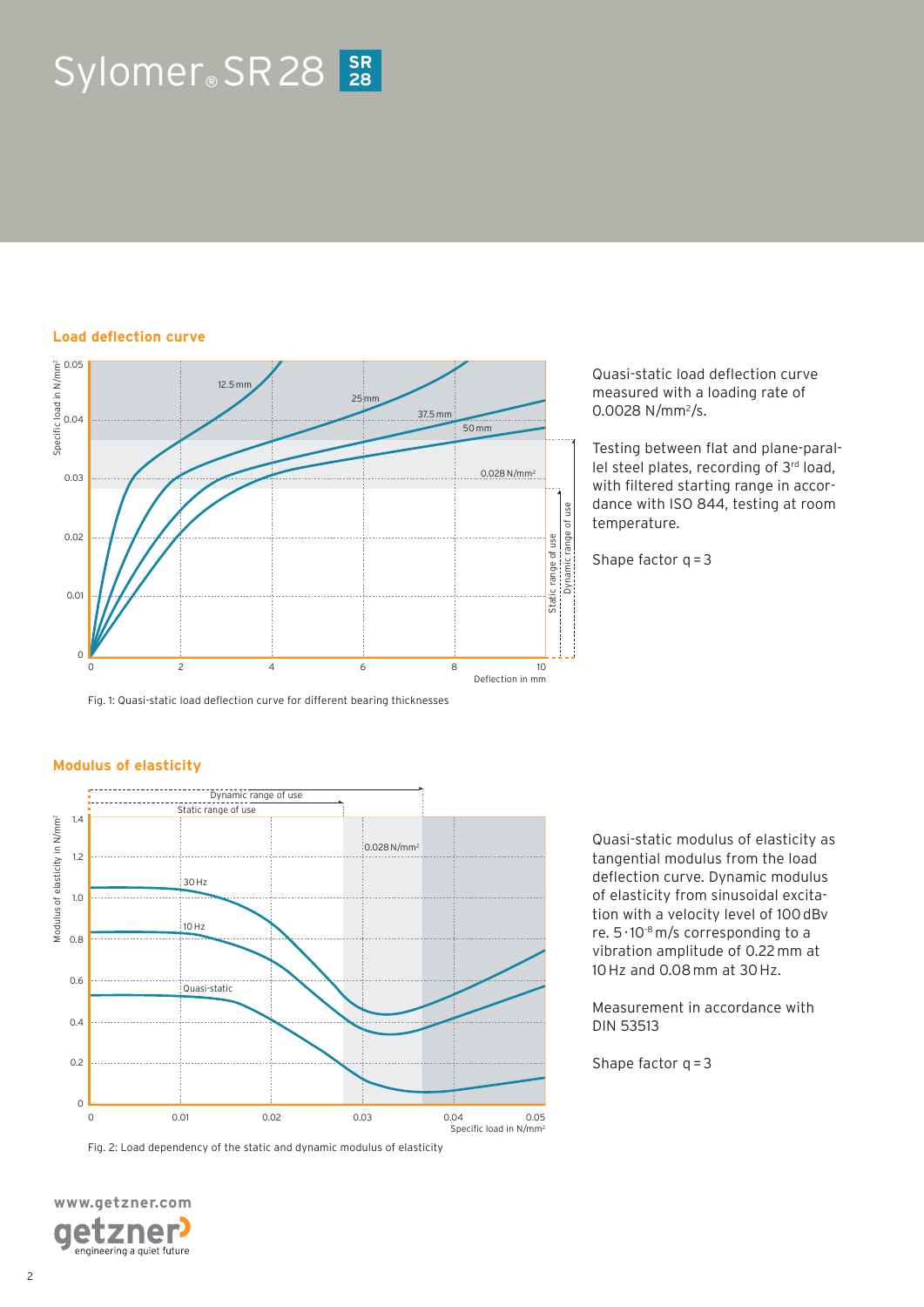### **Natural frequencies**



Natural frequencies of a vibratory system with a single degree of freedome, consisting of a mass and an elastic bearing made of Sylomer® SR 28 on a rigid surface.

Parameter: thickness of the Sylomer® bearing

Shape factor  $q = 3$ 

Fig. 3: Natural frequencies for different bearing thicknesses



### **Vibration isolation efficiency**

Reduction of the transmitted mechanical vibrations by implementation of an elastic bearing consisting of Sylomer® SR 28 based on a stiff subgrade.

Parameter: factor of transmission in dB, isolation rate in %



Fig. 4: Factor of transmission and isolation rate